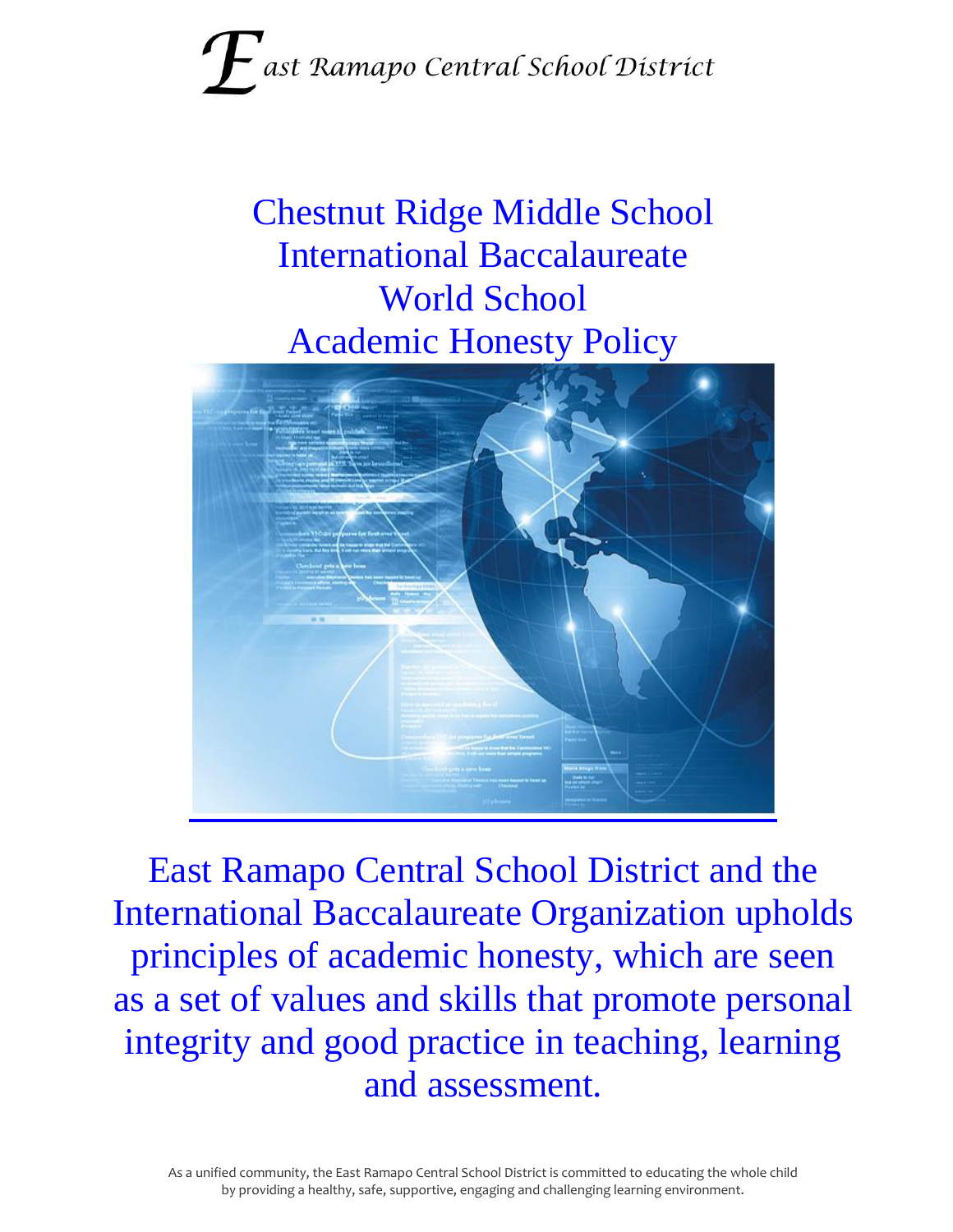### $\boldsymbol{\mathcal{F}}$ ast Ramapo Central School District



### **Academic Honesty Policy**

Chestnut Ridge Middle School views academic honesty as a core value which is embodied in many aspects of the IB learner profile. By promoting a culture of integrity and honesty from a young age, students are encouraged to build the skills needed to conduct their academic work in a principled manner, to credit source material appropriately, and to acknowledge any ideas not their own. To avoid plagiarism, students should always cite materials and ideas that are NOT their own. At Chestnut Ridge Middle School, the MLA citation format is required. Furthermore, the IB Learner Profile is the cornerstone to the school's Academic Honesty Policy. Chestnut Ridge Middle School's academic honesty policy encourages our students to be:

- $\triangleright$  Inquirers who acquire the skills necessary to conduct inquiry and research
- $\triangleright$  Knowledgeable who explore concepts, ideas, and issues
- $\triangleright$  Principled who act with integrity and honesty, and take responsibility for their own actions
- $\geq$  Open-minded who are accustomed to seeking and evaluating a range of points of view
- $\triangleright$  Risk takers who are brave and articulate in defending their beliefs

By choosing to adhere to these attributes, students are choosing not to take part in academic misconduct. Choosing not to take part in academic misconduct means students value learning and are working in accordance with the learner profile – they are conducting themselves as principled, caring, risk-taking, and thinking individuals in all areas of their academic work.

The Academic Honesty Policy is designed to define and clarify the expectations associated with the submission of authentic work. This Policy will provide staff, students, parents, counselors, and administrators with a common understanding of malpractice, define the responsibilities of all parties in preventing malpractice, and encourage principled behavior in the learning environment of our schools.

Academic honesty is acknowledging responsibility for the production of the student's own work, recognition of the work of others, and maintaining honor and trust in the learning environments of our school. In order to understand appropriate academic honesty practice, it is important to clarify behavior that can lead to an unfair advantage in academic work, hereby referred to as malpractice.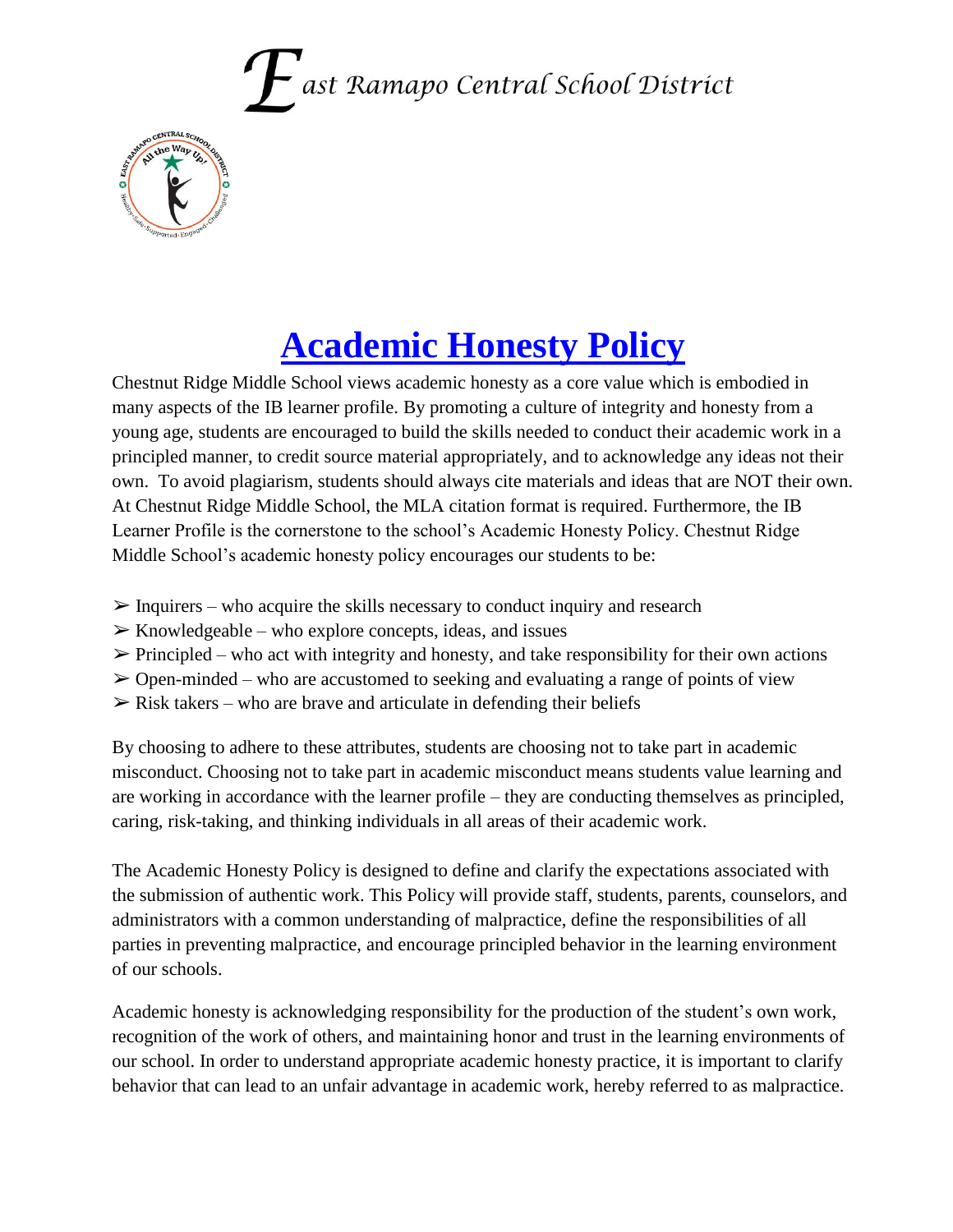



#### **Definitions**

#### **Plagiarism**

An act or instance of using or closely imitating the language and thoughts of another author without authorization and/or the representation of that author's work as one's own, without crediting the original author. Plagiarism equally applies to work other than text (i.e. art, music, etc.)

It is important that students understand how to appropriately use another author's work in their assignments to avoid both intentional and unintentional instances of plagiarism.

#### **Examples:**

- Any representation of others' work as your own
- Non-original work that is not cited and appropriately referenced in submissions
- Copying information from a book or a website
- Misuse of quotation marks, paraphrasing, and in text citations makes authorship unclear
- Failure to identify source of elements of nonverbal work (i.e. painting, dance, photo, proof, musical composition, etc.) that you've derived your work from

#### **Collusion**

Supporting malpractice by another student, including allowing one's work to be accessed or copied or submitted for assessment by another student.

#### **Examples:**

- Helping someone else cheat both deliberately and through support
- Allowing your work to be copied and/or submitted by another student
- Representing significantly unequal work as an equal collaboration
- Writing a paper or doing homework for another student
- Sharing information about assessment content and questions with other students

Collusion is not to be confused with collaboration. **Collaboration** is working with others towards the same goal with the intentional sharing of ideas through teacher sanctioned groups. Collaboration, when permitted by the teacher, is legitimate and permissible. It is important to note that teachers must be clear with assignment guidelines to specify what is collaboration versus collusion, on any given task.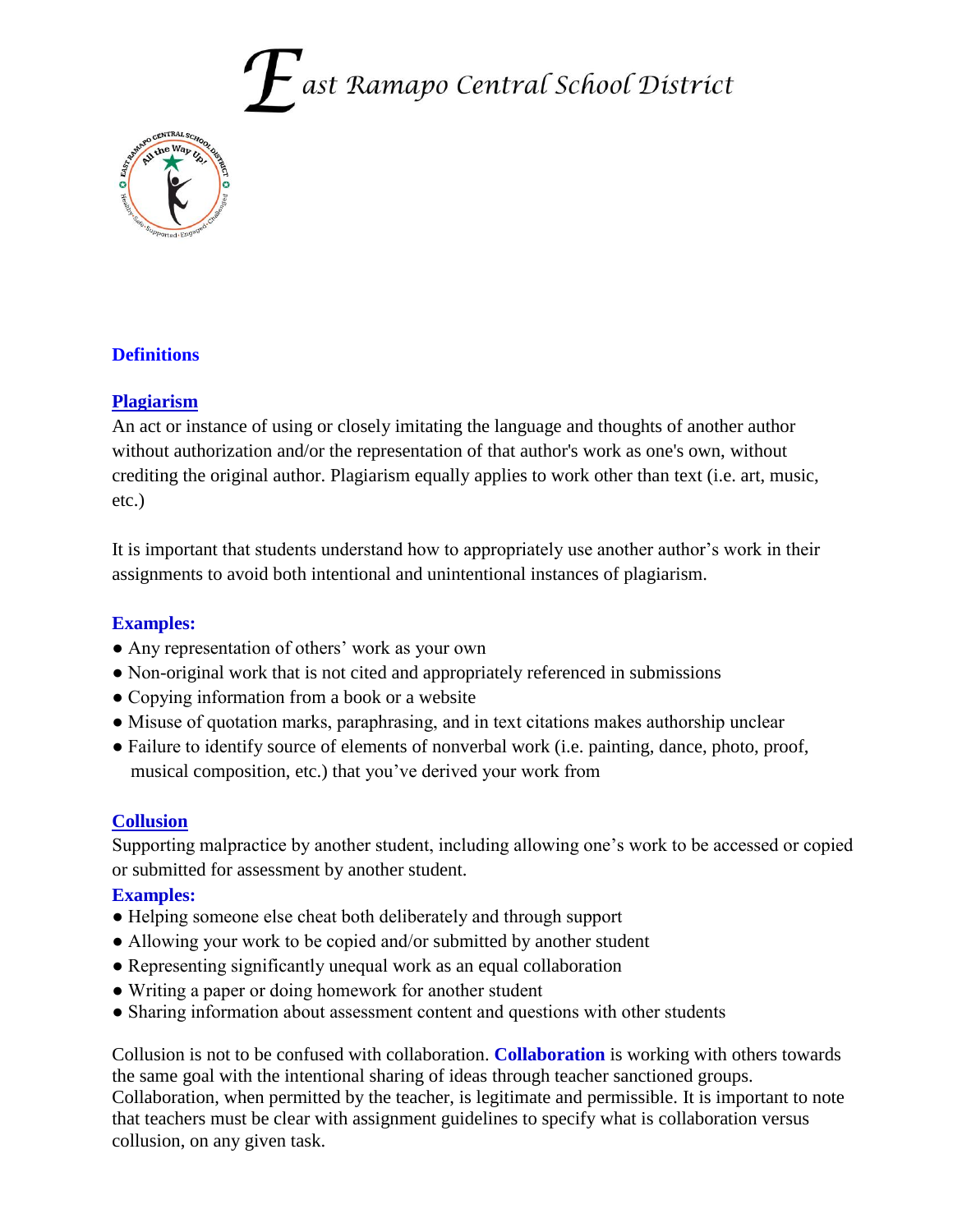



#### **Duplication of Work**

Students cannot submit the same work. All work should be original unless discussed with the instructor in advance.

#### **Unfair Practice**

This is defined as any action that gives a student an unfair academic advantage.

- **Examples:**
- Falsifying records
- Falsifying data
- Sharing passwords and/or using unauthorized material
- Disclosing information about assessments
- Altering grades
- Phony citation
- Impersonating person
- Misconduct during testing times

#### *It is the understanding of all school personnel that when a student puts his or her name on any assignment, he or she is submitting it as his or her own and acknowledging original ownership.*

#### **Roles and Responsibility in Supporting Academic Honesty**

#### **Faculty: (including teachers-assistance and aids, counselors, media specialists, support staff)**

- Communicate appropriate collaboration versus collusion with each assignment
- Teach a recognized citation convention for written and non -written works **Media Specialist**
- Demonstrate and model academic honesty in presentations, etc.
- Assure students in class understand that when they submit a task as their own, they are representing that have not received nor given aid on assignments or assessments
- Minimize temptation for malpractice in assignments/assessment situations
- Communicate with students, parents, counselors, administrators with concerns and malpractice offenses
- Teachers, administrators, and counselors involve students in reflection/discussion in the instance of malpractice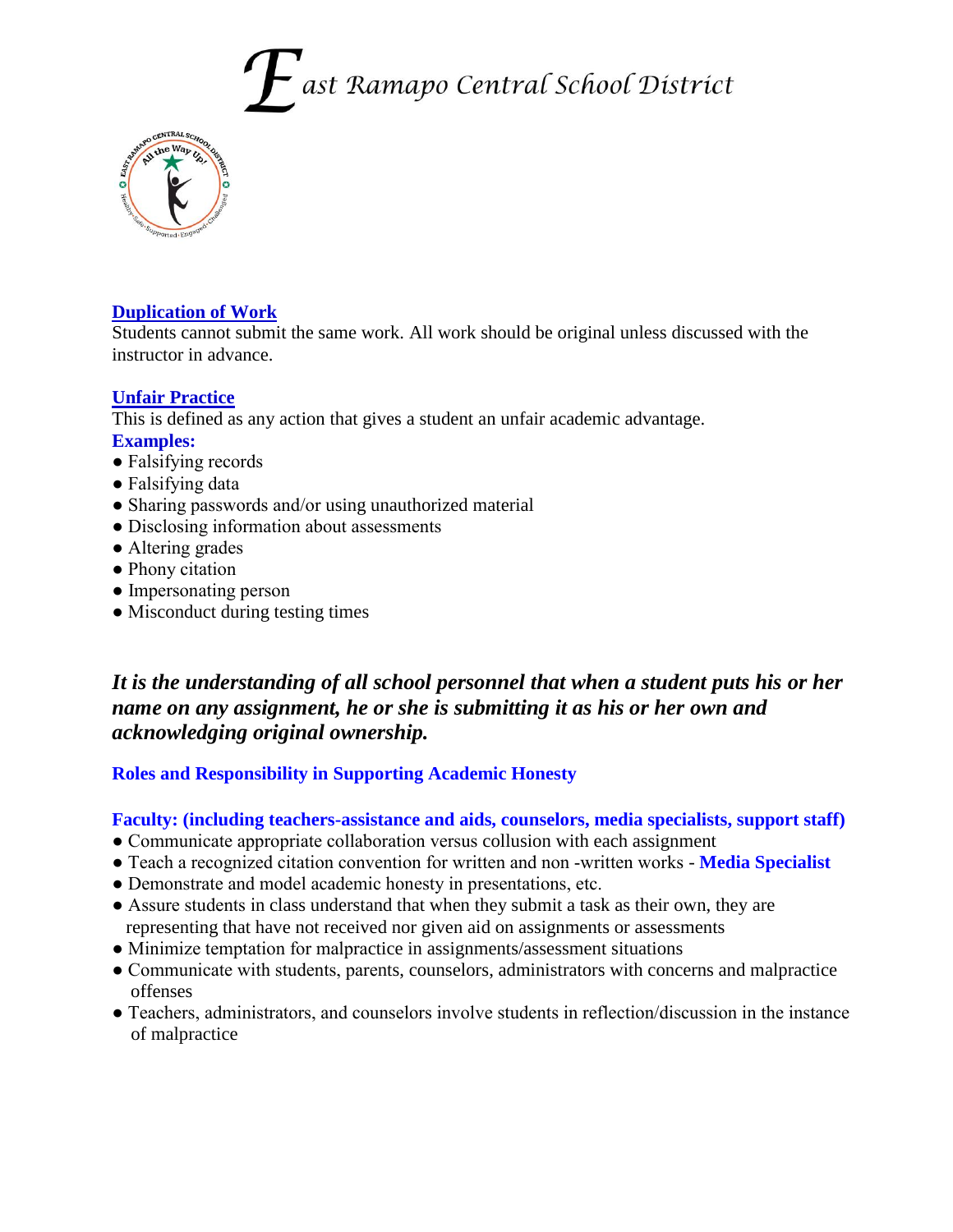## ast Ramapo Central School District



#### **Example of MLA Citation**

#### *MLA 8th Edition In-Text Citations of Sources*

*When citing a work within the text of a paper, students must try to mention the material being cited in a "signal phrase" that includes the author's name. After that phrase, the page number in the work referred to must be inserted in brackets. In ELA, students cite in order to show text evidence.*

#### *For example:*

*In the last paragraph, Dickens mentioned that the response "far exceeded their expectations" (492).* 

#### *MLA8th Edition Bibliography / Works Cited List*

*Sources are referred to in a "Works Cited" list that should begin at the top of a separate page after the last page of a research project. The Works Cited List should be arranged in alphabetical order, based on the first word of each entry. For most entries, this will be the last name of the author. As a general rule, the names of authors are inverted (i.e. last name, first).* 

#### *Format:*

Author. Title. Title of the Article. Other contributors, Version, Number, Publisher's name,

Date of publication, Location

#### *Sample Citations:*

Goodwin, Doris. *Team of Rivals: The Political Genius of Abraham Lincoln*.

Simon & Schuster, 2012.

Middlekauff, Robert. *The Glorious Cause: The American Revolution*. Oxford UP, 2007.

#### **IB Learner/Students:**

- Confirm understanding of academic honesty with signature on Code of Conduct form each year
- Report malpractice violations to a trusted school employee
- Work to produce authentic work
- Understand that putting name on assignment certifies it as your own work, cited appropriately
- Minimize malpractice temptation by balancing time appropriately
- Ask for guidance when you are unsure

#### **Administration & IB Coordinator:**

- Support Academic Honesty Policy and investigate all counselor/teacher reports of malpractice
- Ensure that all staff, students, and parents understand definitions, responsibilities, and repercussions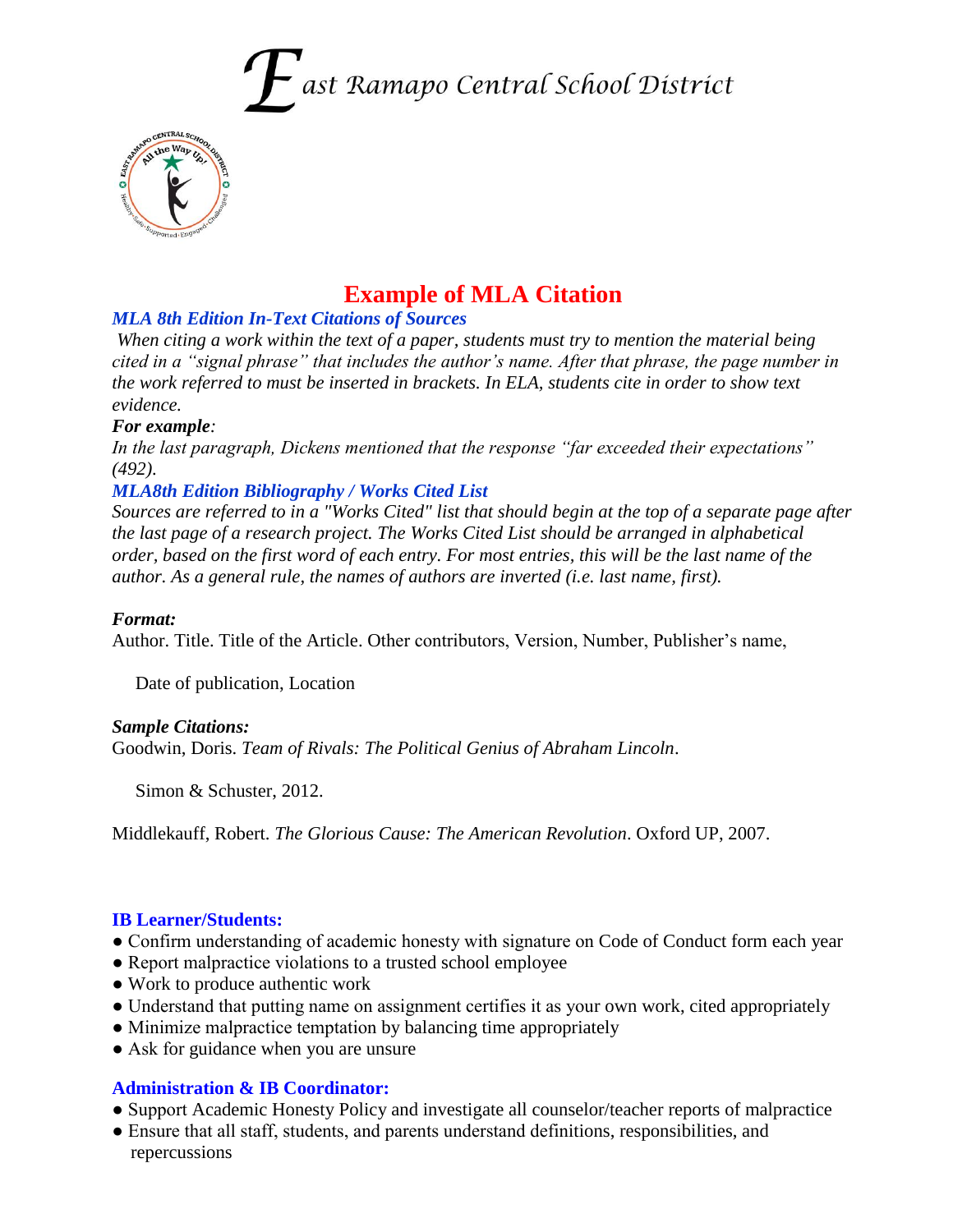### ast Ramapo Central School District



- Ensure the Academic Honesty Policy is applied consistently throughout the school
- Provide staff development and guidance on academic writing and referencing systems that are available
- Provide teachers with material to guide students in maintaining academic honesty
- Make parent and student contact to reflect on malpractice incidents

#### **Parents, guardians, and/or outside support:**

- Read/sign Code of Conduct form
- Encourage your child to practice academic honesty
- Encourage your child to cultivate a culture of academic honesty in school
- Address concerns of academic misconduct/malpractice with your student and school personnel if necessary
- Monitor hired tutors to assure authentic student work

#### **Consequences for Academic Misconduct**

If it has been determined that a student has committed an act of academic misconduct, parents will be notified by the teacher and/or school administrator.

Depending on the severity of the incident, as well as the frequency of occurrence, consequences may include:

- A counseling meeting with student, teacher, counselor, and/or Assistant Principal
- **•** Partial credit or a zero
- A re-do or revision of the assignment or assessment
- Ineligibility for honor roll that quarter
- A record of all cheating will be kept in the Guidance and Principal's office
- Possible ineligibility for National Junior Honor Society. If the student is presently a member of the National Junior Honor Society, a hearing will be conducted according to the Society's guidelines

#### **Communication Plan**

This Academic Honesty Policy will be published on the school and district website, and a QR Code will be placed in the School's Newsletter, Cougar Roll, along with a brief synopsis. In addition, the Academic Honesty Policy will be discussed in September for each middle school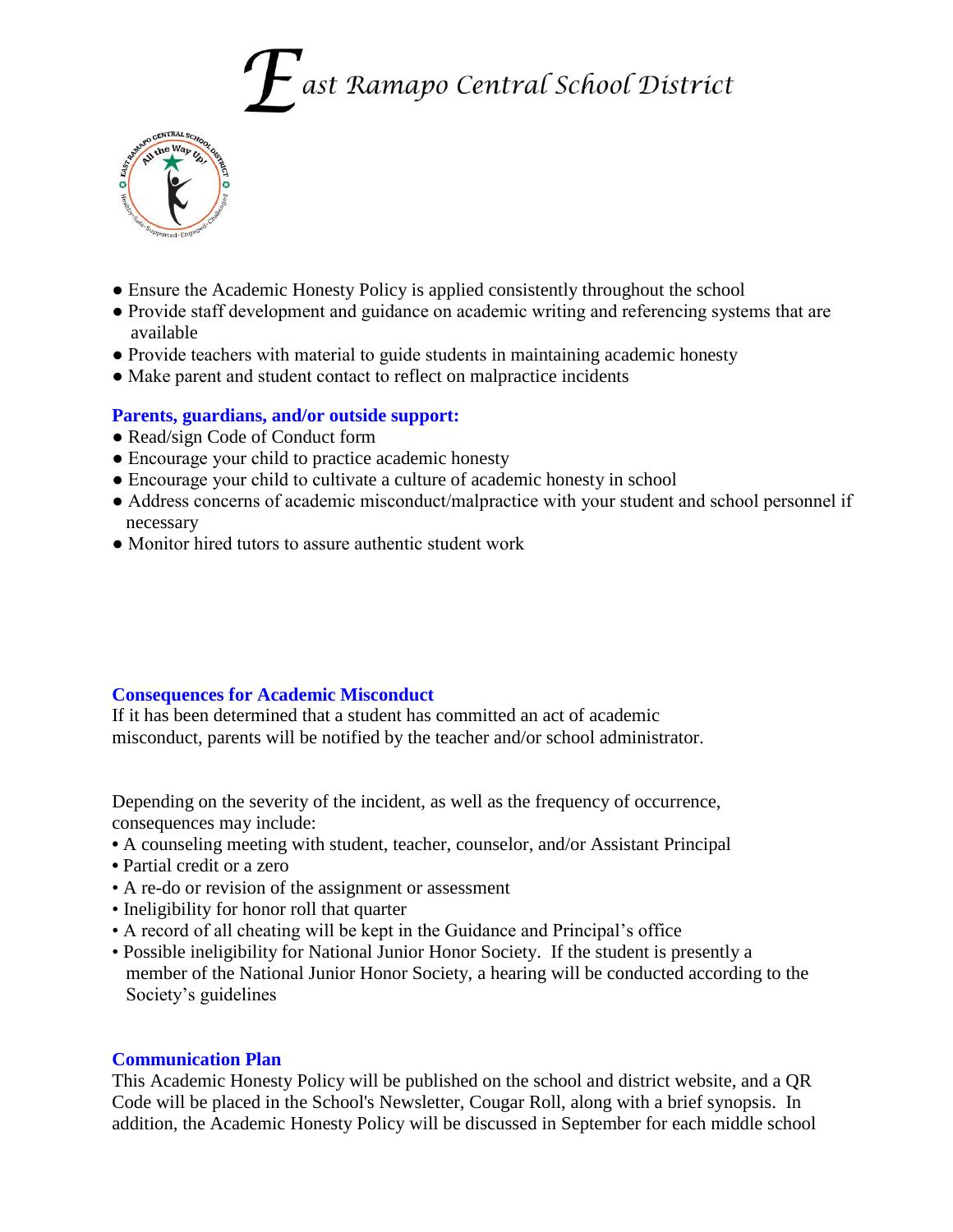



year and published in student planners where appropriate. All members of the community will be updated on the Academic Policy via presentations at school assemblies, and staff and parent meetings.

#### **Review of the Academic Honesty Policy:**

The Academic Honesty Policy will be updated annually by Chestnut Ridge Middle School Leadership team.

● Written, 2018 by Bernidette Grant, International Baccalaureate Coordinator, Jennifer Guitzet, Reading Specialist and National Junior Honor Society Adviser, Collette Politzer, Media Specialist.

#### **Footnotes:**

Citation of schools and districts referenced in the writing of this policy:

- East Ramapo Central School District Code of Conduct
- MYP: From Principles to Practice (September 2014)
- Bloomfield Hills Middle School
- Sunset Ridge Middle School and the Connecticut IB Academy